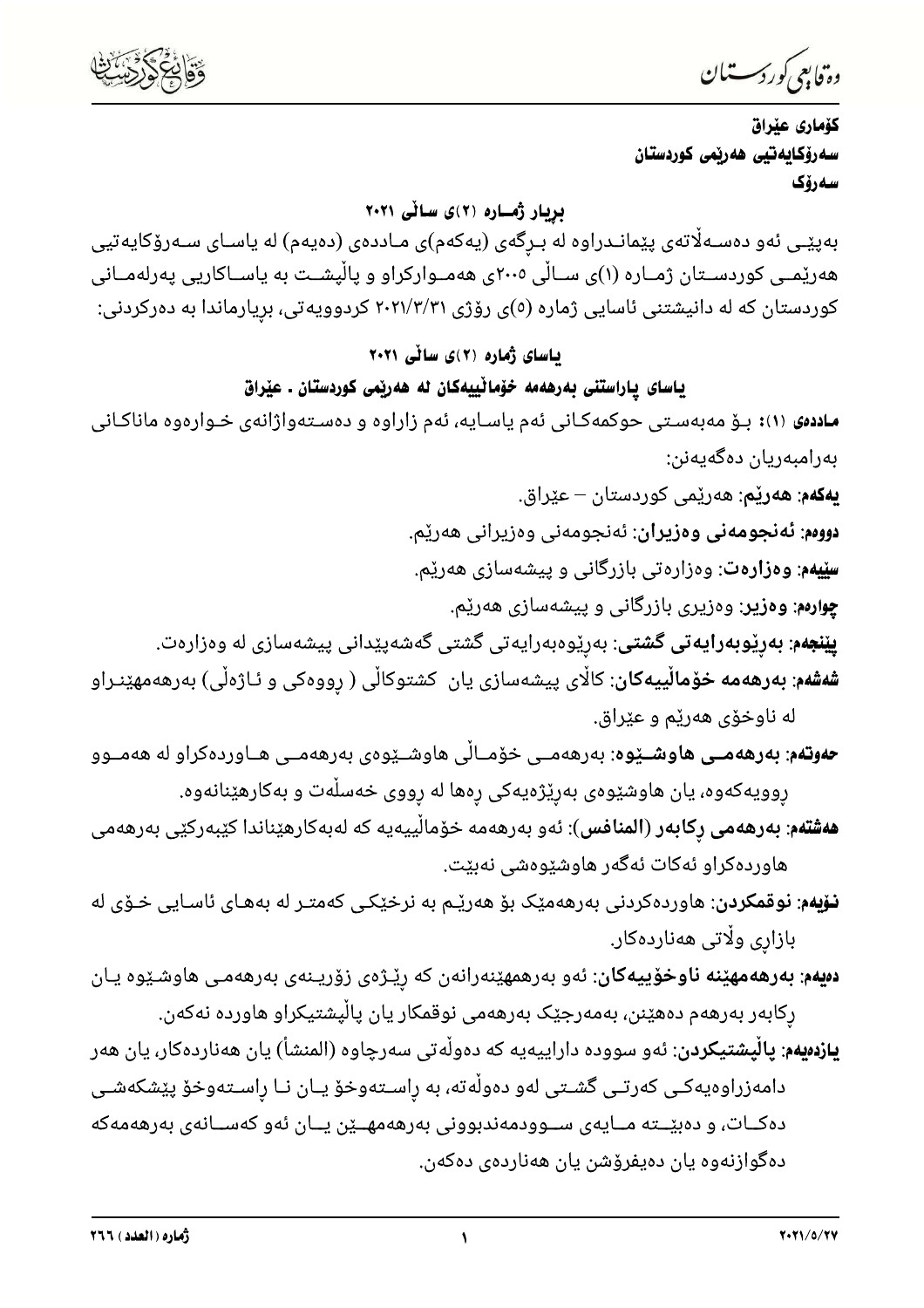

—

- **رتّابِ کُررکستان**<br>**دوابِمِ** *کو***رکستان**<br>دوا**زدمیهم: زیّده هاوردهکردنی بن پاساو**: زیّده هاوردهکردنی بهرههمه بوّ ههریّم به شـیّوهی رِهها یـان<br>راستهوخوّ یان نهگهری زیانگهیانـدن به نُهو دامهزراوه خوّمالِّییـانهی که بهرهممی ها
- **سیّزدهیهم: زیـان**: ئەو زیانـانەن کە روویانـداوه یـان ئەگەری روودانیـان هەیە، و دەبـنە هـۆی ئاسـتەنگ دروستکردن له بەردەم کەرتى پیشەسازیى یان کشـتوکاڵى خۆمـاڵى، بەھـۆى نـوقمکردن یـان پالْیشتیکردن یان زیّده هاوردهکردنی بیّ پاساو.
- **چواردەيەم: پيادەكاريى زيانبەخش**: نوقمكردن يـان پالْپشـتيكردن يـان زێـدە ھـاوردەكردنى بـێ پاسـاو
- 
- 
- 
- 
- **سیزدسید:** زیباًن: نمو زیبانه نمر ته رومیانداوه یـان نمگمری روودانیـان هدیه، و ددبـنه هـذی ناسـتمنگ<br>در مینگیم از بیباًن: نمو زیبانـانمن که رومیانـداوه یـان نمگمری روودانیـان هدیه، و ددبـنه هـذی ناسـتمنگ<br>پ**ازنمینه: نرخـی ن**

- **یهکهم**: حوکمهکانی ئهم یاسایه له سهر ئهو پیادهکارییه زیانبهخشانه جێبهجێ دهکرێت که دهبنه هـۆی زیانگهیاندن یان ئهگەری زیانگەیاندن به کەرتی پیشەسازی و کشتوکالّی و بازرگانی.
- دوومم: حوکمهکانی ئهم یاسایه پاراستنی ئهو بهرههمه خۆمالْییانه دهگریّتهوه که لانیکهم (٥٠٪) پهنجـا
- له سەدى پێداويستى ناوخۆيى ھەرێم دابيندەكەن و بەپێى پێوەرەكانى پێوانەسـازيى عێراقـى ياخود جيهانى - لەكاتى نەبوونى پێوەرى عێراقيدا - كواڵيتييەكى بەرزيان ھەيە.

**سێيەم**: حوكمەكانى ئەم ياسايە پاراستنى ئەو بەرھەمە پيشەسازييە خۆمالْييانە دەگرێتەوە كە لانيكەم وهه اینجا له سهدی پیکهاته کهی که ره $\epsilon$ ستهی خاوی به رهه می ناوخویی بیت نه کهاورده کراو.  $(2\cdot\epsilon)$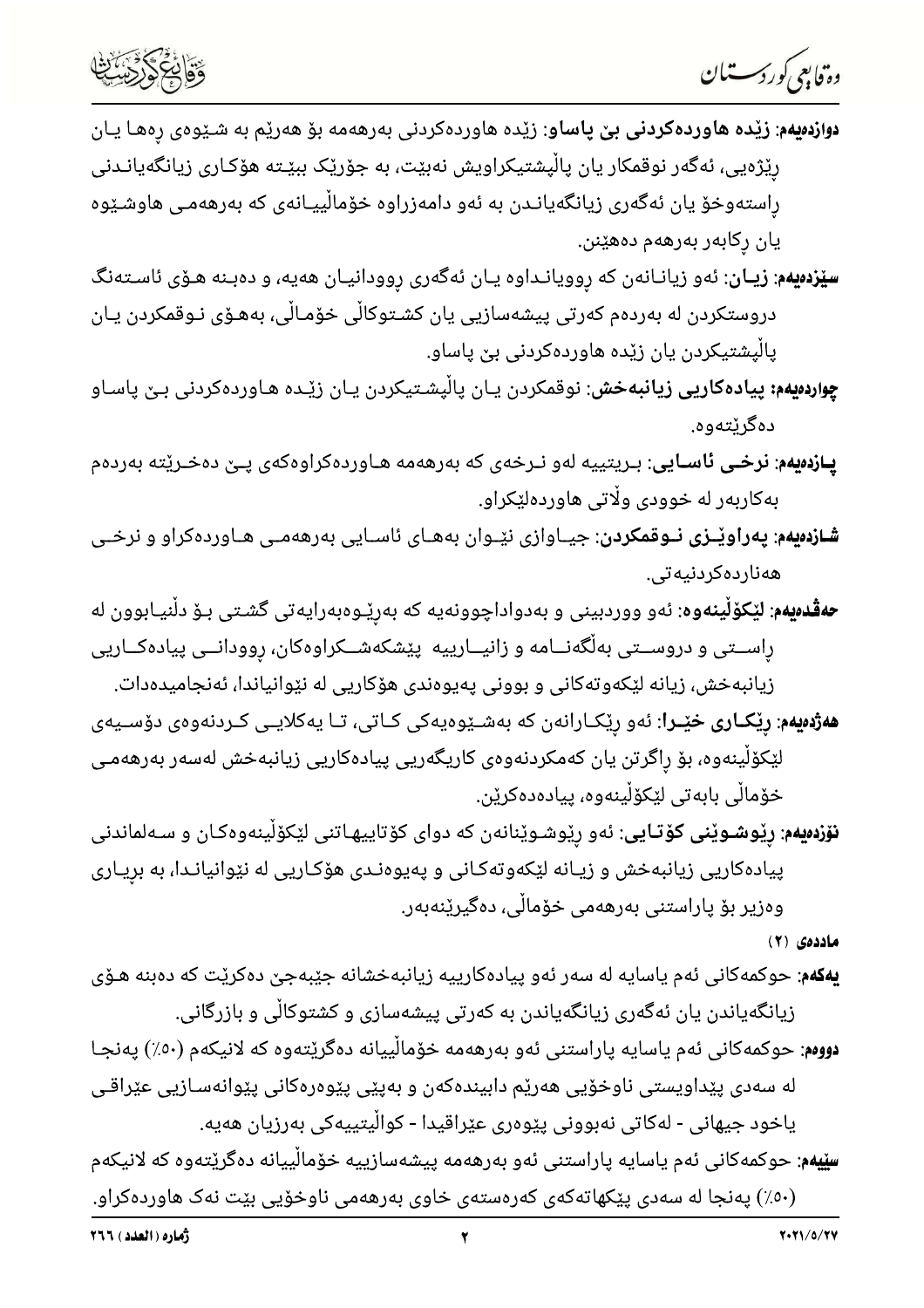وة فابعي كوردستيان

#### ماددەي (۳)

- **يەكەم**: بەرھەمھێنى ناوخۆيى يان نوێنەرە ياساييەكەي، يـان ھەر خـاوەن بەرژەوەنـدييەک، لە رێـگەي بەرێـوەبەرايەتى گشــتییەوە داواكــارییەكى نووســراو بــۆ گــرتنەبەرى رێوشــوێنى پێویســت بــۆ بەرەنگاربوونەوەی پیادەكاریی زیانبەخش پێشکەش بە وەزیر دەكات، بەم دوو مەرجەی خوارەوە: ۱- داواکـارییهکه ئهو زانیـاری و بهڵگهنامـانه له خــۆ بگرێــت که رِوودانــی پیادهکـاریی زیــانبهخش ،
- کەوتنەوەی زیان و بوونی پەيوەندی ھۆکاریی لە نێوانیاندا، دەسەلمێنن .
- ۲- داواکــارییهکه پشــتگیریکراو بێــت له لایهن بهرههمهێــنه ناوخۆییهکــان به مهرجێــک رێــژهی بەرھەمھێنانیان زیاتر بێت لە (٥٠%) پەنجا لە سەدى پێداویستى ناوخۆیى بەكاربەر.
- **دووم**: داواکاری پاراستنی بەرھەمی خۆماڵی، لەلايەن بەرھەمھێنە ناوخۆييەکـان يـان بەرێـوبەرايەتی پاراستنی بەرھەمە خۆماڵییەکان لە وەزارەتی کشتوکاڵ و سەرچاوەکانی ئاو پێشکەش دەکرێت، ئەگەر پیادەكاریی زیانبەخش پەيوەندی بە بەرھەمی كشتوكالّیەوە ھەبوو.
- **سێیهم**: بەرێـوبەرایەتی گشـتی، ئەرکـی تـاوتوێکردن و دڵنیـابوون له هـاتنەدی مەرجەکـانی داواکـاریی پاراستنی بەرھەمی خۆماڵی دەقنووسکراو لەم ياسايەدا لەئەستۆ دەگرێـت، و دەبێـت لە مـاوەی
	- (۳۰) سی رِوْژ له رِیْکەوتی تۆمارکردنی داواکارییەکه رِاسپاردەی خۆی بۆ وەزیر بەرزبکاتەوە.

**چِوارەم**: بەرێوەبەرايەتى گشتى، بەرەزامەندى وەزیر، بەدەر لە حوكمى برگەى (يەكەم)ى ئەم مـاددەيە، ئەگەر بەڵـگە و زانيــاريى پێویســتى لەســەر بــوونى پيادەكــاريى زيــانبەخش لەبەردەســتدابوو، دەتوانێت لێکوڵینەوە ئەنجام بدات.

## يێنجەم:

- ۱- وەزیر لە ماوەی (١٥) رۆژ لە رێکەوتی گەیشتنی راسپاردەی بەرێـوەبەرایەتی گشـتی بریـاری خـۆی سەبارەت بە دەستپێکردن بە لێکۆڵینەوە یان رەتکردنەوەی داواکارییەکە، دەدات.
- ۲- ئەگەر وەزيـر لە مـاوەی ديـاريكراو لە خـاڵى (۱)ى ئەم بـرِگەيەدا، برِيـارى يەكـلاكەرەوەى نەدا ئەوا وەلّام نەدانەوەكە بەرەزامەنديى لەسەر دەستپێكردن بە لێكۆلْينەوە ئەژمار دەكرێت.
- ۳- بەرێوەبەرايەتى گشتى بريارى دەسـتپێکردن بە لێکـۆڵينەوە، لانـيکەم لە مـاوەى (۷) حەوت رۆژ لە رِیْکەوتی دەرچوونی، لە دوو رِۆژنامەی رۆژانەدا بلّاودەکاتەوە.

ماددەى (٤)

- **یهکهم**: بهرِیْوبهرایه<code>تی گشتی</code> له مـاوهی (۷) حهوت رِوِّژ له رِیْکهوتی برِیـاری وهزیـر به دهسـتپیٚکردنی لێػۆڵۑنەوە، ئەم ئەركانەي خوارەوە جێبەجێدەكات:
- ۱- دەست بە لێکۆڵینەوە سـﻪرەتاييەکان سـﻪبارەت بە پیادەکـاریی زیـانبەخش، زیـانە لێکەوتەکـانی و يەيوەندى ھۆكاريى لە نێوانياندا، دەكات.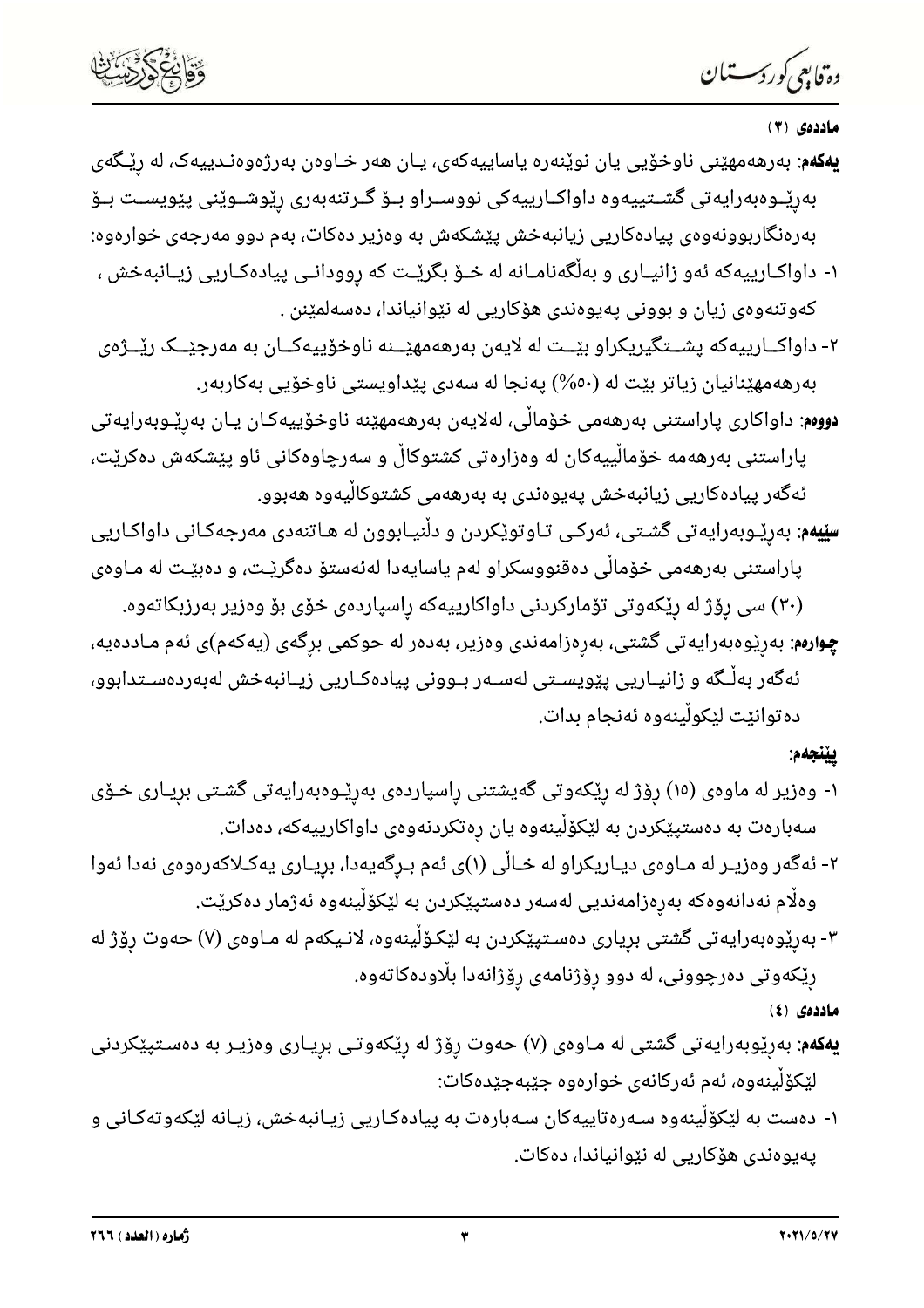دە قايېم كوردستىلان



- ۲- دەرفەت دەرەخسێنێت بۆ لايەنە پەيوەنديـدارەكانى لێكۆلْينەوەكە و لايەنە بەشـداربووەكانى، بـۆ پێشکهشکردنی ههر بهڵگهنامه و زانیارییهک، گوێبیستنی وتهکانیان و گفتوگۆکردن دهربارهیـان، و بینینی ئەو زانیاری و بەڵگەنامانەی کە پەيوەستن بە لێکۆڵینەوەکان ئەگەر نھێنی نەبن.
- ۳- له دروستی و ووردی زانیاریی و بهڵگهی پێشکهشـکراو بـۆ سـهلماندنی پیادهکـاریی زیـانبهخش و زیانه لێکەوتەکانی دەکۆڵێتەوە، و بۆ ئەم مەبەستە دەتوانێت داوای ھەر زانیـارییەکی تـر لەلایەنە پەيوەنديدارەكانى لێكۆڵينەوەكە و لايەنە بەشداربووەكان بكات.
- ٤- ئەنجــامى لێکــۆڵینەوە ســەرەتاييەکان و ڕاســپاردەکانى لە ماوەيەکــدا کە لە (١٥) پــازدە ڕۆژ لە رێکەوتى دەستپێکردنى لێکۆڵینەوە زیاتر نەبێت، ئاڕاستەى وەزیر دەکات.

#### دوومم:

- ۱- وەزيـر لەژێـر رۆشـنايى ئەنجامەكـانى لێكـۆڵينەوەى سـەرەتايى، و راسـپاردەكانى بەرێـوبەرايەتى گشتی و ئهو زانیاریانهی بهردهستیتی، له ماوه (١٥) پازده رۆژدا بریاری یهکلاکهرهوه دهدات.
- ۲- وەزیر دەتوانێت داوا لە ھەر لایەنێکی پەیوەندیدار بکات، چ گشـتی بێـت یـان تـایبەت، بـۆ ئەوەی هەر زانيــارييەكى پەيوەســت بە بــابەتى لێكـۆڵينەوەى بخەنەبەردەســت، دەبێــت ئەو لايەنــانەش پابەندى پێشكەشكردنى بن.

#### ماددەى (٥)

- **یهکهم**: وەزیر دەتوانێت لە هەر کاتێکدا، لەسـەر راسـپاردەی بەرێـوبەرايەتى گشـتى، برِيـار لە رِاگرتنـى لیّکۆلّینەوەکان یان کۆتایی پیّهی٘نانیان بدات، له هەردوو باری نوقمکردن یان پالْپشتیکردن، بەبـێ سـﻪپاندنی رێوشـوێنی بەرەنگـاربوونەوەی نـوقمکردن یـان رێوشـوێنی قەرەبـووکردنەوە، ئەگەر هاوردهکار بهڵێننامه پێشکهش بکات، و تێیدا بهڵین بدات به پێـداچوونهوه به نرخـی بهرههمهکه یان راگرتنی هاوردهکردنی بۆ هەرێم به نرخی نوقمکار یان پالْیشتیکراو.
- **دووم**: وەزیر دەتوانێت برِیار بدات بە تەواوکردنی لێکۆڵینەوەکان وێڕای قبوڵکردنی ئەو بەڵیننـامەیەی که له برگهی (یهکهم)ی ئهم ماددهیهدا دهقنووسکراوه.

ماددەى ( ٦ )

- **يەكەم**: وەزير لەسەر راسپاردەی بەرێوبەرايەتی گشتی برياری كۆتاييپێھێنـانی لێکۆڵينەوەكـان دەدات، بهبیٚ گرتنهبەری رِێوشوێنی کۆتایی، له یەکێک لەم بارانەی خوارەوە:-
- ۱- ئەگەر بەلْگەنــامەی پێشكەشــكراو لەســەر بــوونی پیادەكــاریی زیــانبەخش يــان جــۆری زیانەكــان باوەریێهێنەر نەبوو، یان ئەگەر پەیوەندی ھۆکاریی لە نێوان پیادەکاریی زیـانبەخش و زیانەکـانی بەرھەمى خۆمالّييدا نەبوو.
	- ۲- ئەگەر داواكارييەكە بكشێنرێتەوە بە مەرجێک يێڃەوانەی بەرژەوەندی گشتی نەبێت.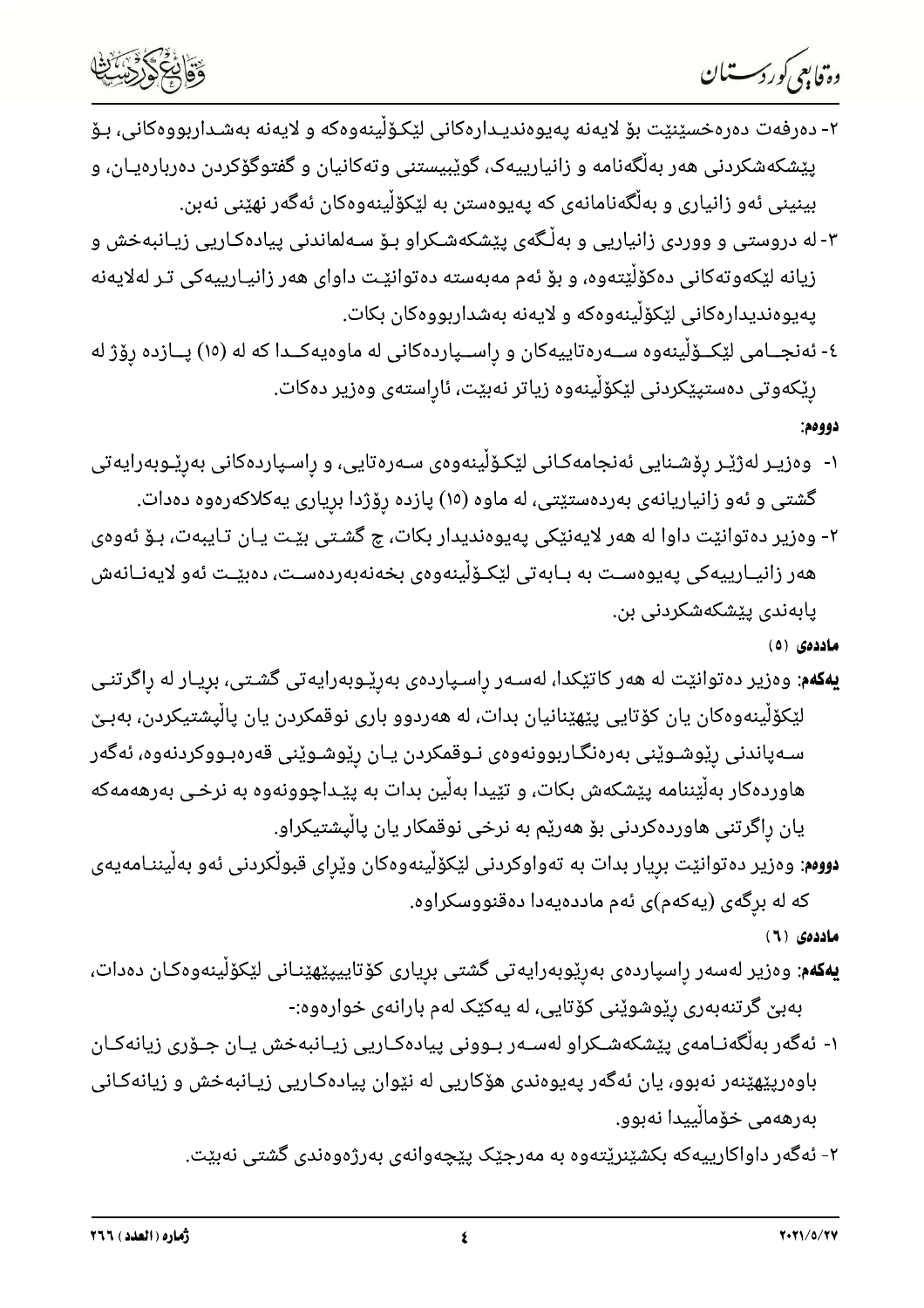



- ۳- ئەگەر پەرواێزى نوقمکردن يان برى پاڵپشتيکردن يـان قەبـارەى ھـاوردەکردن، کەمتربێـت لەو بـرِه دیاریکراوانەی کە بەپێی رێنمایی پشتبەستوو بەم یاسایە دەردەچێت.
- **دووم**: وەزیر لە کاتی کۆتاییپێھێنانی لێکۆڵینەوەکان بەپێی حوکمەکانی برگەی (یەکەم)ی ئەم ماددەیە ئەم بريارانەى خوارەوە دەدات:-
- ۱- کۆتاييپێهێنانی رێکاری خێرا و گەراندنەوەی بـرِی ئەو بـارمته و دەسـتەبەرانەی کە بە پێـی بـرِگەی (يەكەم)ى ماددەي (٨)ى ئەم ياسايە وەردەگيرێن.
- ۲- ھەڵوەشـاندنەوەی ئەو بەڵێنـامەيەی کە بەپێـی حوکمەکـانی مـاددەی (٥)ی ئەم ياسـايە پێشــکەش دەكرێت.

ماددەى (٧)

- **يەكەم**: ئەگەر وەزير بريارى بەردەوامى لێكۆڵينەوەكان بـدات، ئەوا بەرێـوبەرايەتى گشـتى دەبێـت بەم شێوەیەی خوارەوە تەواویان بکات:-
- ۱- ئەگەر پەيوەسـت بێـت بە پاڵپشـتيكردن يـان نـوقمكردن، لە مـاوەيەک كە لە (٦) شـەش مانـگ لە رێکەوتی راگەیاندنی دەستکردن بە لێکۆڵینەوەکان تێپەرنەکات.
- ۲- ئەگەر پەيوەسـت بێـت بە زێـدە ھـاوردەكردنى بـێ پاسـاو، لە مـاوەيەک كە لە (۳) سـێ مانـگ لە رِیْکەوتی رِاگەیاندنی دەستکردن بە لی٘کۆلْینەوەکان تی٘پەرنەکات.
- **دووم**: تاوتوێکردنی داواکاریی وەرگرتنی رِێوشوێنی پاراستنی بەرھەمێکی خۆماڵی یـان ئەنجامـدانی لێکۆڵینەوە رێگر نابێت لەبەردەم تەواوکردنی رێکارە گومرگی یەکان (التخلیص الجمرکي).

ماددەى (٨)

- **يەكەم**: وەزير لەسەر راسپاردەی بەرێوبەرايەتی گشـتی بريـاری گـرتنەبەری رێکـاری خێـرا بەرامـبەر بە بەرھەمــی ھــاوردەکراوی بــابەتی لێکــۆڵینەوە دەدات، ئەگەر گەیشــتە ئەو بریــارە بەرایــیەی کە پیادەکاریی زیانبەخش بەرامبەر بەرھەمی ھاوشێوە یان بەرھەمی رکابەر بوونی ھەیە، بەمەرجێک لانــیکهم (۳۰) ســی رۆژ بهســهر دهســتپێکردنی لێکــۆلٚینهوهدا تێپهربووبێــت، و رێکارهکــان بهم شێوەيەى خوارەوە دەبن:-
- ۱- سـﻪپاندنى ڕەسـمى نـﻮقمکردن لەسـﻪر بەرھەمـى ھـﺎﻭردەکراوى بـﺎبەتى لێکـۆڵینەوە کە بەشـێوەى بارمته لای بەرێوەبەرايەتی گشتیی گومرگەکان سپاردە دەکرێت.
- ۲- پابەندکردنی کەسی ھاوردەکار بە پێشکەشـکردنی دەسـتەبەری گەرەنتیکـار بە برێکـی یەکسـان بە يەراوێزى نوقمكردن.
- ۳- پابەندکردنی کەسانی هاوردەکار لە وڵاتانی پاڵپشتیکار بە پێشکەشکردنی دەستەبەری گەرەنتیکار به بەرێـــوەبەرايەتى گشـــتيى گومرگەكـــان بەبرێـــک کە يەکســـان بێـــت لەگەڵ بـــرِى پاڵپشـــتى ییشکهشکراو.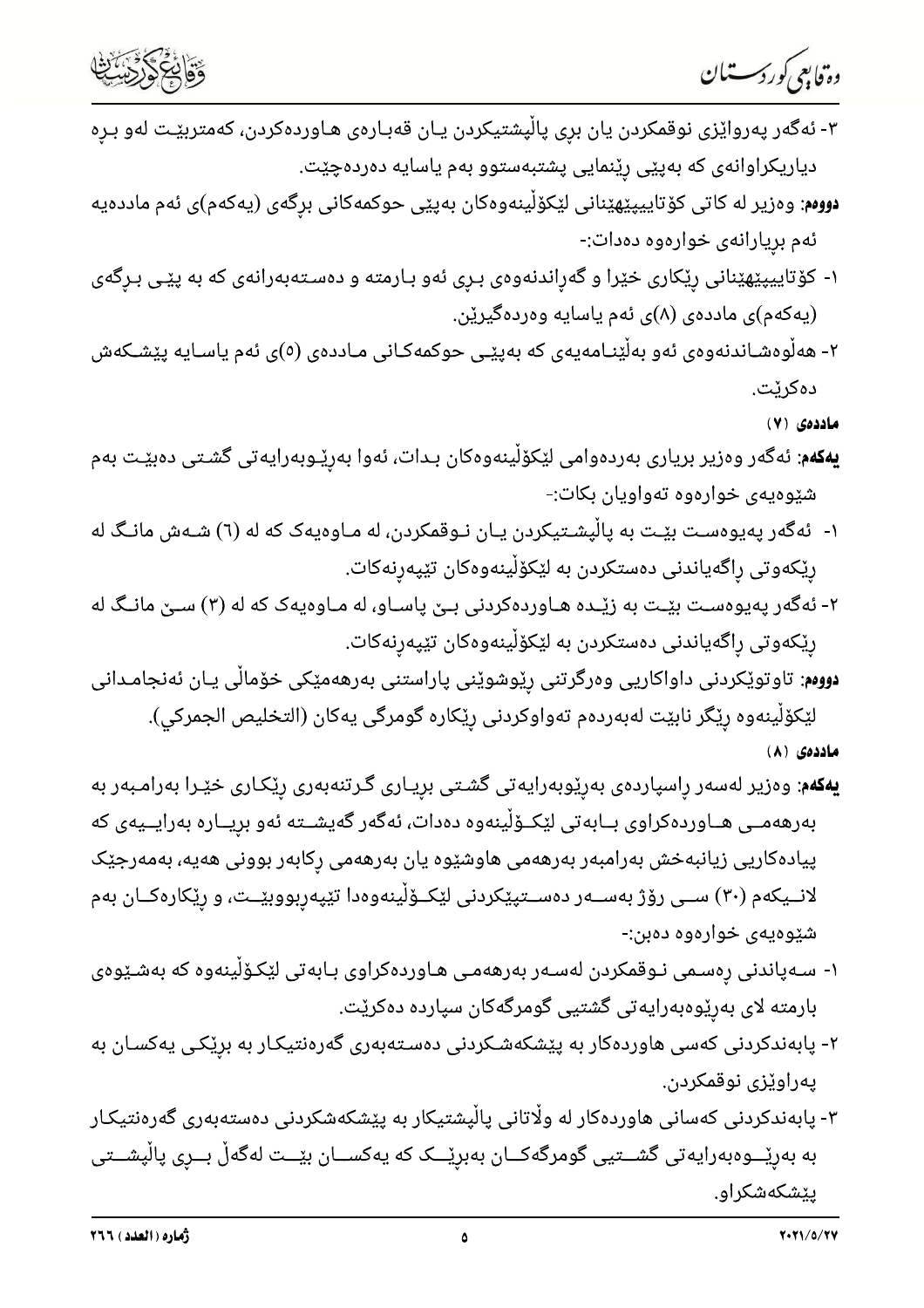



- ٤- له حالْهتی زیّده هاوردهکردنی بیّ پاساو، زیادکردنی رەسـمی گـومرگی یـان پابهنـدکردنی کهسـانی هاوردهکار به پیشکهشکردنی دهستهبهری گهرهنتیکار به بهریْـوهبهرایهتی گشـتیی گومرگهکـان به برێکی یەکسان لەگەڵ ئەو زیانەی بە بەرھەمھێنە خۆماڵییەکان کەوتووە و لەلایەن بەرێوبەرایەتی گشتیپهوه دیاریکراوه.
- ٥- پابەنــدکردنی هاوردەکــار بە پێشکەشــکردنی ئەو بەڵێننــامەیەی لە مــاددەی (٥)ی ئەم یاســایەدا دەقنووسكراوە بۆ وەزارەت.
- **دووم**: بەرێـوەبەرايەتى گشـتيى گومرگەكـانى ھەرێـم بەھەمـاھەنگى لەگەڵ بەرێـوبەرايەتى گشـتى و دەستەی گشتی گومرگەکانی دەسەلّاتی فیـدرالّی، ئەو رِی٘کـارە خی٘رایـانەی کە لە بـرِگەی (یەکەم)ی ئەم ماددەيەدا دەقنووسكراون، لە دواى بڵاوكردنەوەى لە دوو رۆژنامەى رۆژانەدا، جێبەجێدەكەن . سێيەم:
- ۱- ئەگەر بريارى گرتنەبەرى رێوشوێنى كۆتايى بە پێى حوكمەكانى ئەم ياسايە دەرچوو، ئەوا رێكـارە خێراکــان کۆتاييــان پێــدەهێنرێت، و بارمتەکــان يەکلايــی (تســوية) دەکــرێنەوە و دەســتەبەرە پێشکەشــکراوەکانیش ھەڵدەوەشــێندرێنەوە، لە بەرامــبەردا رەســمی نــووقمکردن یــان رِەســمی قەرەبووكردنەوە وەردەگيرێت.
- ۲- ئەگەر بريــار بە نەگــرتنەبەرى رێوشــوێنى كۆتــايى دەرچــوو، ئەوا رێکــارە خێراکــان کۆتاييــان پێـــــدههێنرێت و دهســــتهبهرهکان هەڵدەوشــــێندرێنهوه و ئەو بارمتـــــانەی پێشکەشـــــکراون دەگەرێندرێنەوە.

## ماددەي (۹)

ئەگەر داواكارييەكە پەيوەسـت بێـت بە بەرھەمێكـى كشـتوكاڵى، ئەوا ئەو مـاوانەى بـۆ لێكـۆڵينەوە و رِیٚکارەکانی دەرکردنی برِیار له ماددەکانی پی٘شوو دەقنووسـکراون، بـۆ (٥/١) پی٘ـنج یەکـی ئەو مـاوەیە كەمدەكرێتەوە.

## ماددهی (۱۰)

سەرۆكى ئەنجومەنى وەزيـران دەتوانێـت رێكـارى خێـرا رِابگرێـت ئەگەر بـۆى دەركەوت ئەم رێكـارە لێکەوتەی نەرێنی ھەبووە لەسەر بەرھەمھێنی خۆماڵی تر یان بەکاربەران یان بەرژەوەندی گشتی. ماددهی (۱۱)

بەرێـوبەرايەتى گشــتى لە دواى تەواوكردنــى لێكــۆڵينەوە، لە چوارچێــوەى راپۆرتێكــدا، پاڵپشــت بە بهڵگەنامه و زانیاریی پشتراسـتکراوه، راسـپارده ئاراسـتەی وەزیـر دەکـات، تیایـدا ئەو دەرئەنجامـانە دهخـاتهروو که دهربـارهی پیادهکـاریی زیـانبهخش و زیانهکـان و پهیوهنـدی هۆکـاریی له نێوانیانـدا، ىٽىگەيشتووە.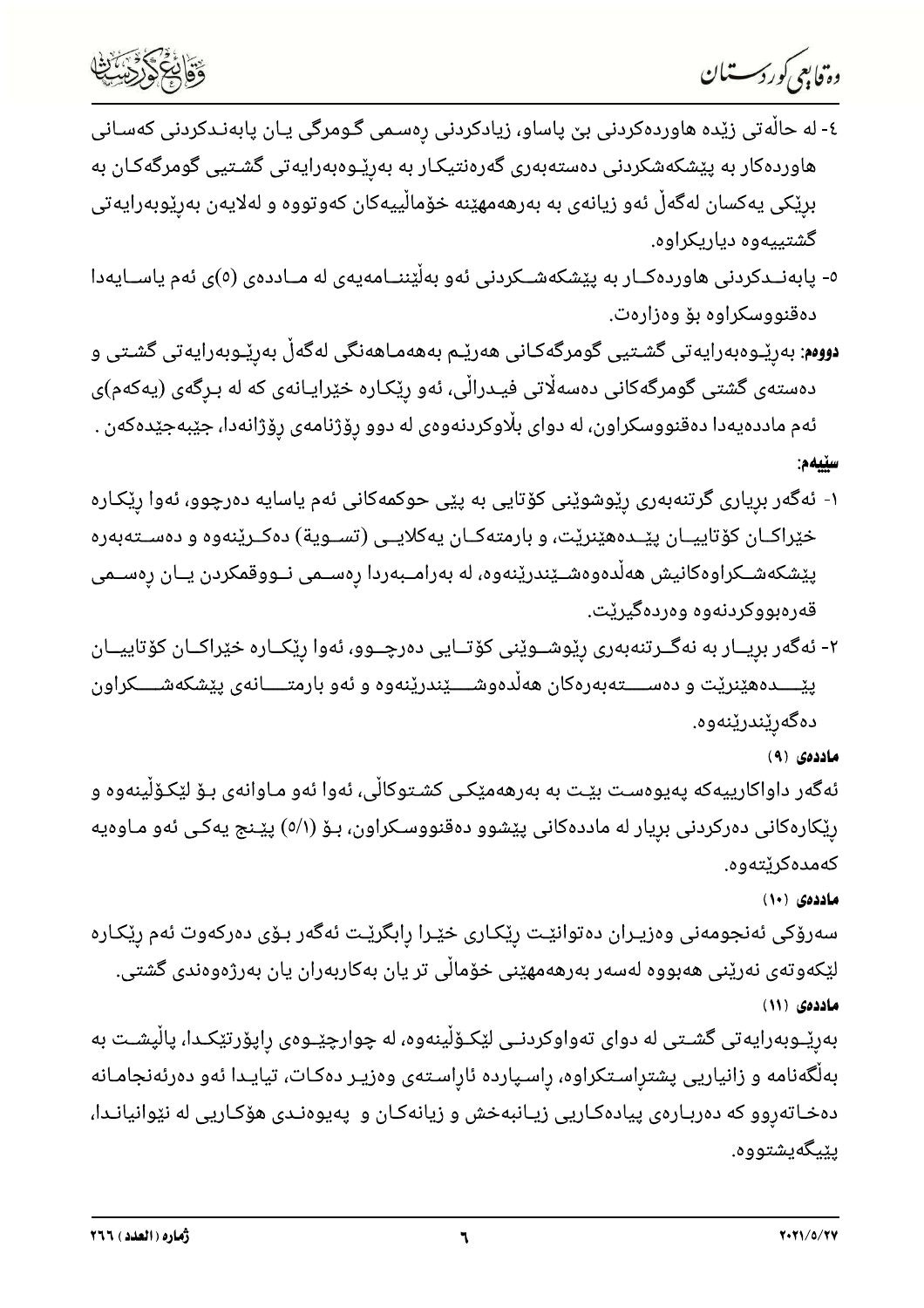

وە فابىي كوردسىتىان

# ماددهی (۱۲) ىەكەم:

- ۱- وەزيــر لەژێـر رۆشــنايى راســپاردەی بەرێــوبەرايەتى گشــتى، ئاماژەپێــدراو لە مــاددەی (۱۱)ى ئەم ياسايەدا، بړيـار بەسـەپاندنى رِێوشـوێنى كۆتـايى بـۆ بەرەنگـاربوونەوەى پيادەكـاريى زيـانبەخش دهدات، بهو مەرجەی جۆر و قەباره و ئاستی پیادەکردنی رێوشوێنەکە لە خۆبگرێت، و ئەم بریـارە له مـاوەی (۱۰) ده رۆژ له رێکەوتـی دەرچـوونيەوه ئاراسـتەی ئەنجـومەنی وەزيـران دەکرێـت بـۆ يەسەندكردنى.
- ۲- ئەگەر گرتنەبەرى رێوشوێنى كۆتايى رەتبكرێتەوە، پاڵپشـت بەھەمـان ئەو بـابەت و ھۆكـارانەى لە داواکـاریی یهکهمـدا هـاتوون، بهر له تێپهربـوونی مـاوهی (۱۸۰) سـهد و ههشـتا رِوٚژ له رِێکهوتـی بەركاربوونى بريارى وەزير، نابێت داواكاريەكى تر يێشكەش بكرێتەوە.

**دووم**: وەزیر بۆ بەرەنگاربوونەوەی پیادەكاریی زیانبەخش ئەم رێوشوێنە كۆتاييانەی خوارەوە دەگرێتەبەر:-

- ۱- رێوشوێنی بەرەنگاربوونەوەی نوقمکردن، بە سەپاندنی رەسمی نوقمکردن بە جۆرێک یەکسان بێت به پەراوێزى نوقمكردن.
- ۲- رێوشـوێنی قەرەبـووکردنەوە، بە سـەپاندنی رەسـمی گـومرگی قەرەبـووکردنەوە بەپێـی یاسـا، کە يەكسان بێت لەگەڵ برى پاڵپشتيكردنى بەرھەمى ھاوردەكراو بۆ ھەرێم.
- ۳- رێوشوێنی خۆپاراستن بۆ بەرەنگاربوونەوەی زێـدە ھـاوردەکردنی بـێ پاسـاو، بە سـنووردارکردنی ئەو بـرەی رێـگە بەھـاوردەكردنى دەدرێـت، يـان سـﻪپاندنى پێناسـى گـﻮﻣﺮگى لەسـﻪر بەرھەمـى هاوردەكراو، يان زيادكردنى پێناسەكە يان هەر رێكارێک کە يارمەتى بەرھەمھێنـى خۆمـاڵى بـدات لەســەر خۆگونجانــدن لەگەڵ بەرھەمــى ھــاوردەكراو بەو مەرجەى كــاريگەرى نەرێنــى لەســەر بەرژەوەندیی گشتی و بەكاربەری ناوخۆیی نەبێت.
- **سێیەم**: سـﻪپاندنی رێوشـوێنی کۆتـایی، تـایبەت بە پاراسـتنی بەرھەمـی کشـتوکاڵی، دوای رەزامەنـدی وەزيرى كشتوكالْ و سەرچاوەكانى ئاو دەبێت.

ماددهى (١٣)

ئەنجـومەنى وەزيـران دەتوانێـت لە مـاوەى (١٠) دە رِۆژدا، برِيـارى وەزيـر بە سـەپاندنى رِێوشـوێنى کۆتایی پەسەند بکات یان رەتیبکاتەوە، و ئەگەر لە ماوەی دیاریکراودا بریاری نەدا، ئەوا بریاری وەزیر به پهسهندکراو دادهنریت.

ماددهى (١٤)

**یهکهم**: گرتنهبهری رێوشوێنی کۆتایی دەبێت بەو برِه بێت که بۆ بەرگرتن له روودانی زیان یان لابردنی زيان پێویسته، بەجۆرێک دەرفەت بداتە بەرھەمھێنی خۆماڵی بـارودۆخی خـۆی لەگەڵ بەرھەمـی هاوردهکراو و یاراستنی بهرژهوهندییهکانی ههریم بگونجیْنیْت.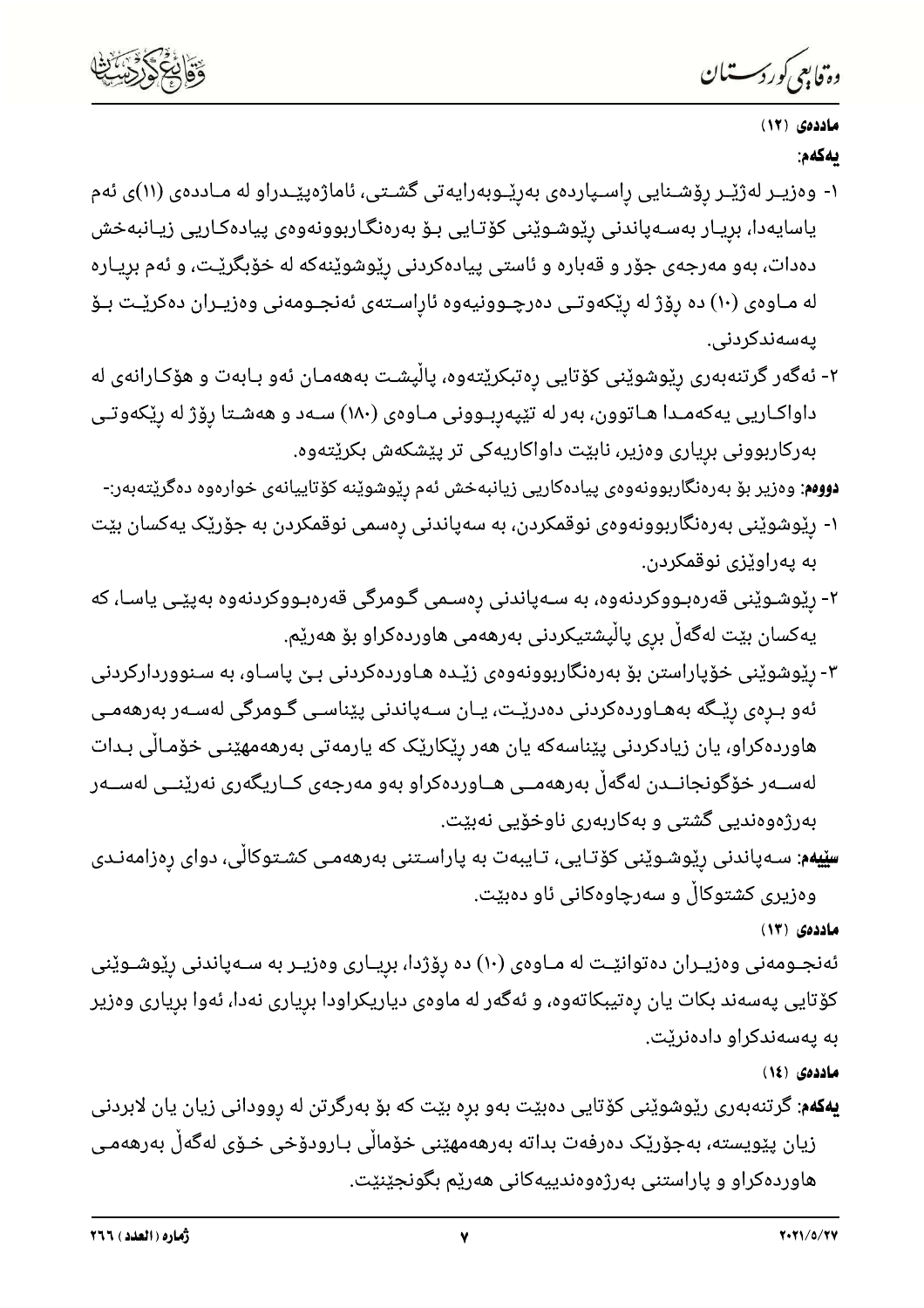دە قابىي كوردسىتىان



**دووم**: نابێــت بــرِی ئەو رِەســمی گــومرگییەی بــۆ بەرەنگــاربوونەوەی نــوقمکردن یــان ئەو رِەســمی قەرەبووكردنەوەيەى بۆ رووبەرووبوونەوە و پاڵپشتيكردن دەسەپێندرێت، لە پەراوێزى نوقمكردن یان بری پالْپشتیکردن زیاتر بیّت، و دهکریّت به بریّکی کهمتر دیاری بکریّت ئهگهر ئهو بره لابردنـی کاریگهرییهکانی زیان مسۆگەر بکات، و هەر زیادەیەک لە رەسمی گومرگیی یان قەرەبووکردنەوەی وەرگیراو که زیاتره له پەراوێزی نوقمکردن یان بری پالْپشتیکردن بۆ خاوەنەکەی دەگەرێنرێتەوە. **سیی٘هم**: نابیّــت هەمــان بەرهەمــی هــاوردەکراو له هەمــان کاتــدا بــۆ ریّوشــوی٘نی بەرەنگــاربوونەوەی نوقمکردن و رِیْوشـوێنی قەرەبـووکردنەوەش ملـکەچ بیّـت، ھەرچەنـدە لەیەک کاتـدا نوقـومکەر و پالْپشتیکراویش بێت.

ماددەى (١٥)

**یهکهم**: جێبهجێکردنی رێوشوێنی کۆتایی به شێوهی کاتییه و نابێت له (٥) پێنج ساڵ زیاتر بێت. دوومم:

- ۱- رێوشـــوێنی کۆتـــایی بەرەنگـــاربوونەوەی نـــوقمکردن و پاڵپیشـــتیکردن به درێژایـــی مـــاوەی بەردەوامبوونى حالّەتى نوقمكرن و پالْپشتيكردن بەردەوام دەبێت.
- ۲ــ أ ـ بەرێـوەبەرايەتى گشـتى ، خـۆى يـان لەسـەر داواى كەسـى پەيوەنديـدار، دواى پێشكەشـكردنى پاساو و بەڵگەی پێویست، پێش تەواوبوونی ماوەی رِێوشوێنی کۆتایی، دەتوانێـت پێـداچوونەوە بەو رێوشوێنانەدا بکات.
- ب ـ ئەگەر بەرێوەبەرايەتى گشتى بۆى دەركەوت كە بەردەوامى رێوشوێنى كۆتايى پاسـاوى نەمـاوە، ئەوا بە گرتنەبەرى رێکارى ياسايى بەرەزامەندى وەزير و دواى پەسەندکردنى لەلايەن ئەنجـومەنى وەزيران، كۆتايى بە رێوشوێنەكان دەھێنرێت.
	- ماددهى (١٦)

بەرێوبەرايەتى گشتیى گومرگەكانى ھەرێم، بەھەماھەنگى لەگەڵ بەرێوبەرايەتى گشـتى و دەسـتەى گشتی گومرگەکانی دەسەڵاتی فیدراڵی، رێوشوێنی کۆتایی جێبەجێدەکات .

ماددەى (١٧)

**یەکەم**: بەرێــوبەرایەتیەک بە نــاوی (بەرێــوبەرایەتی پاراســتنی بەرھەمە خۆماڵییەکــان) لە ھەردوو بەرێوبەرايەتى گشتى گەشەپێدانى پيشەسازيى لە وەزارەت و بەريوەبەرايەتى گشتى پلاندانان و بهدواداچوون له وەزارەتى كشتوكاڵ وسەرچاوەكانى ئاو دادەمەزرێت، و له پارێزگاكانى ھەرێـم و ئيدارەي سەربەخۆكان، بەش يان ھۆبەي تايبەتمەنديان دەبێت.

**دووم**: هەر بەرێـــوبەرايەتييەک لەوانەی لە بـــرِگەی (يەکەم)دا دەقنووســـکراوە، بـــۆ مەبەســـتەکانى جێبەجێکردنی ئەم یاسایە ئەم تۆمارنامانەی خوارەوەی دەبێت:-

- ۱ـ تۆمارنامەي نوقمكردن.
- ۲ـ تۆمارنامەي يالْيشتيكردن.
- ۳ـ تۆمارنامەی زێدە ھاوردەكردنى بى پاساو.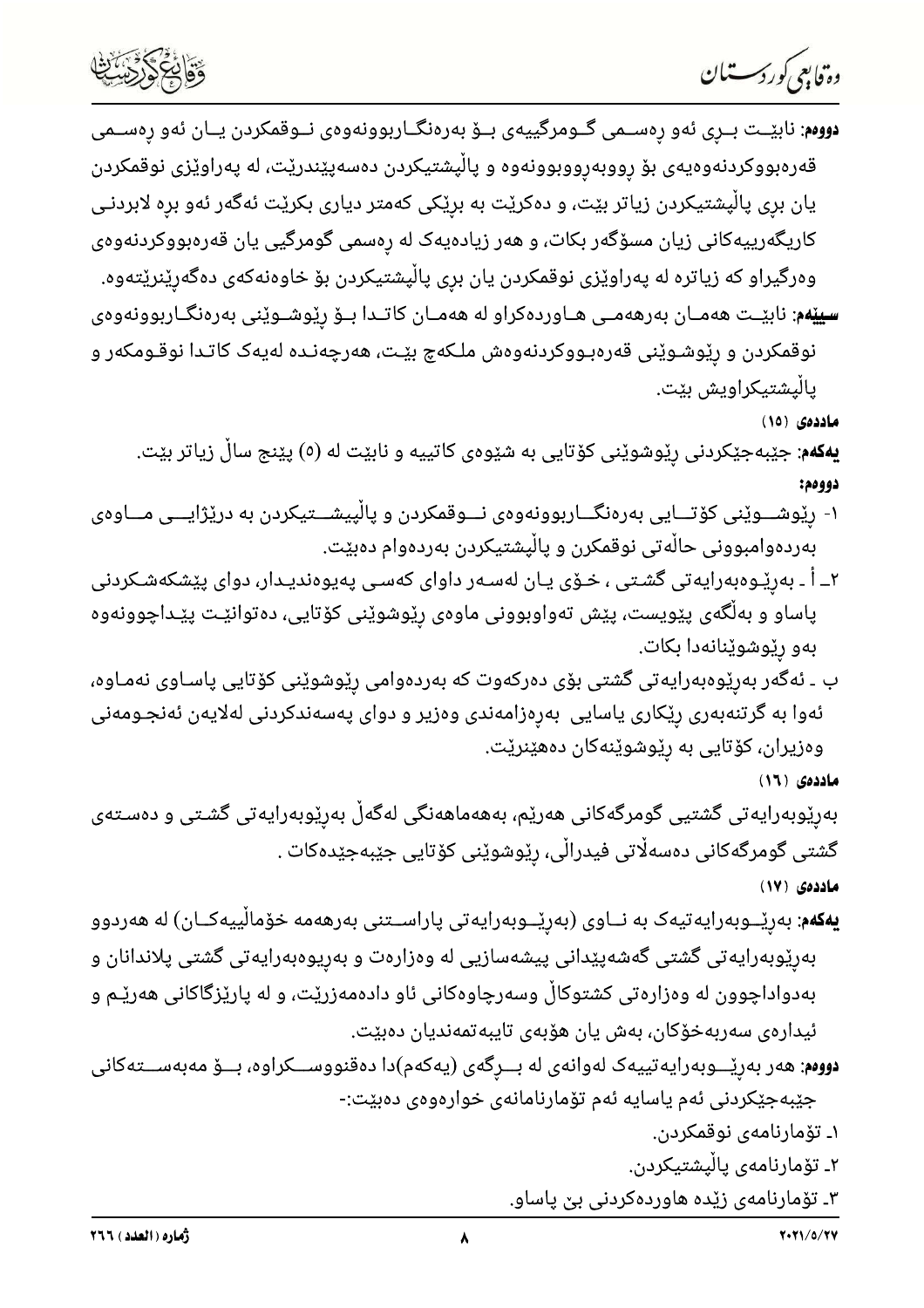

وة فابعي كوردستيان

# حوكمه گشتييهكان

ماددەى (١٨)

بەرھەمە خۆماڵییەکان، پشت بەست بە بنەمای مـامەڵەی ھاوشـێوە، بەھەمـاھەنگی لەگەڵ دەسـەلٚتە فيدرالْييەكان، لەدەرەوەي ھەرێم يارێزراو دەبن.

ماددهی (۱۹)

ئەنجــوومەنى وەزيــران ھێمــای جيــاكەرەوەی بەرھەمە خۆماڵييـــەكانى ھەرێــم دياريــدەكات، و بە ھەمـاھەنگى لەگەڵ دەسـﻪڵاتى فيـﺪراڵى كـار بـۆ بەدەسـتھێنانى بـارِكۆدى نێـﻮدەوڵەتى بـۆ بەرھەمە خۆماڵييـەكان دەكات.

ماددەي (٢٠)

- **یهکهم**: وەزیر به رەزامەندی ئەنجومەنی وەزیران، دەتوانێت هەرکات پێویست بـوو، لەگەڵ هاوتـاکەی لە دەسـﻪلْاتى فيـﺪرالْى ھەمـﺎھەنگى بكـﺎت، بـﯚ گونجانـﺪنى رێوشـوێنەكانى پاراسـتنى بەرھەمـى خۆماڵی هەرێم لەگەڵ رێوشوێنە فیدراڵییەکان.
- **دووم**: هەموو بازگه و دەروازە سنوورییەکان پابەندی جێبەجێکردنـی بریارەکـانی پاراسـتنی بەرھەمە خۆمالْييەكانن، چ لەلايەن دەسـەلّاتى تايبەتمەنـدى ئيتيحـادى دەرچـووبن يـان لەلايەن دەسـەلّاتى تايبه تمەنــدى هەرێــم، و لەكــاتى نــاكۆكى لە نێوانيانــدا، كــام رێوشــوێن تونــدتر بێــت ئەوە جێبهجێدهکرێت، بهشـێوهیهک که کـاریگهری نهرێنـی لهسـهر بهکـاربهرانی ههرێـم له ڕووی نـرخ و كواليتييەوە نەبێت.

ماددهی (۲۱)

وەزیــری کشــتوکاڵ و ســەرچاوەکانی ئــاو، بەبــێ ئەنجامــدانی رێکارەکــانی پێشکەشــکردنی داوا و لیّکۆلّینەوەی تـایبەت بە پیادەکـاریی زیـانبەخش، بەمەبەسـتی جیّبەجی٘کردنـی سیاسـەتی بازارکـاری وەزارەتەكە و پاراستنى بەرھەمى كشتوكاڵى خۆمـاڵى لە وەرزى پێگەيشـتندا، برِيـارى قەدەغەكردنـى هاوردەی بەرھەمی دەرەكی، یان بە ھەماھەنگی لەگەڵ وەزیری دارایی و ئابووریی برِیاری زیادکردنی رەسمی گومرگی دەدات، ئەگەر ھاتوو بەرھەمێک بێ پاساو زیاد ھاوردە کرابێت و کـاریگەری نەرێنـی راستەوخۆی لەسەر بەرھەمە خۆمالْييەكان ھەبێت لە وەرزى يێگەيشتنياندا. ماددەي (٢٢)

دامەزراوه و فەرمــانگە و كۆمپانياكــانى كەرتــى گشــتى، لە گرێبەســتەكانى كــرين و گرێبەســتى پرۆژەكاندا، پشت بەو بەرھەمە خۆماڵيانە دەبەسـتن كە لەگەڵ پێودانـگ و خەسـڵەتە داواكراوەكانـدا هاوتان، و لەلايەن بەرھەمھێنى ناوخۆييەوە بەرھەم دەھێنرێن.

ماددەي (٢٣)

**یهکهم**: درکاندنی ههر زانیـاریهکی نهێنـی که تـایبهت بێـت به لْیکـۆلْینهوه و رێکـاریی و رێوشـوێنهکان لەلايەن كەسانى پەيوەنديدار و فەرمانبەرانەوە، بەيێى ياسا بەركارەكان بە تاوان ھەژماردەكرێت.